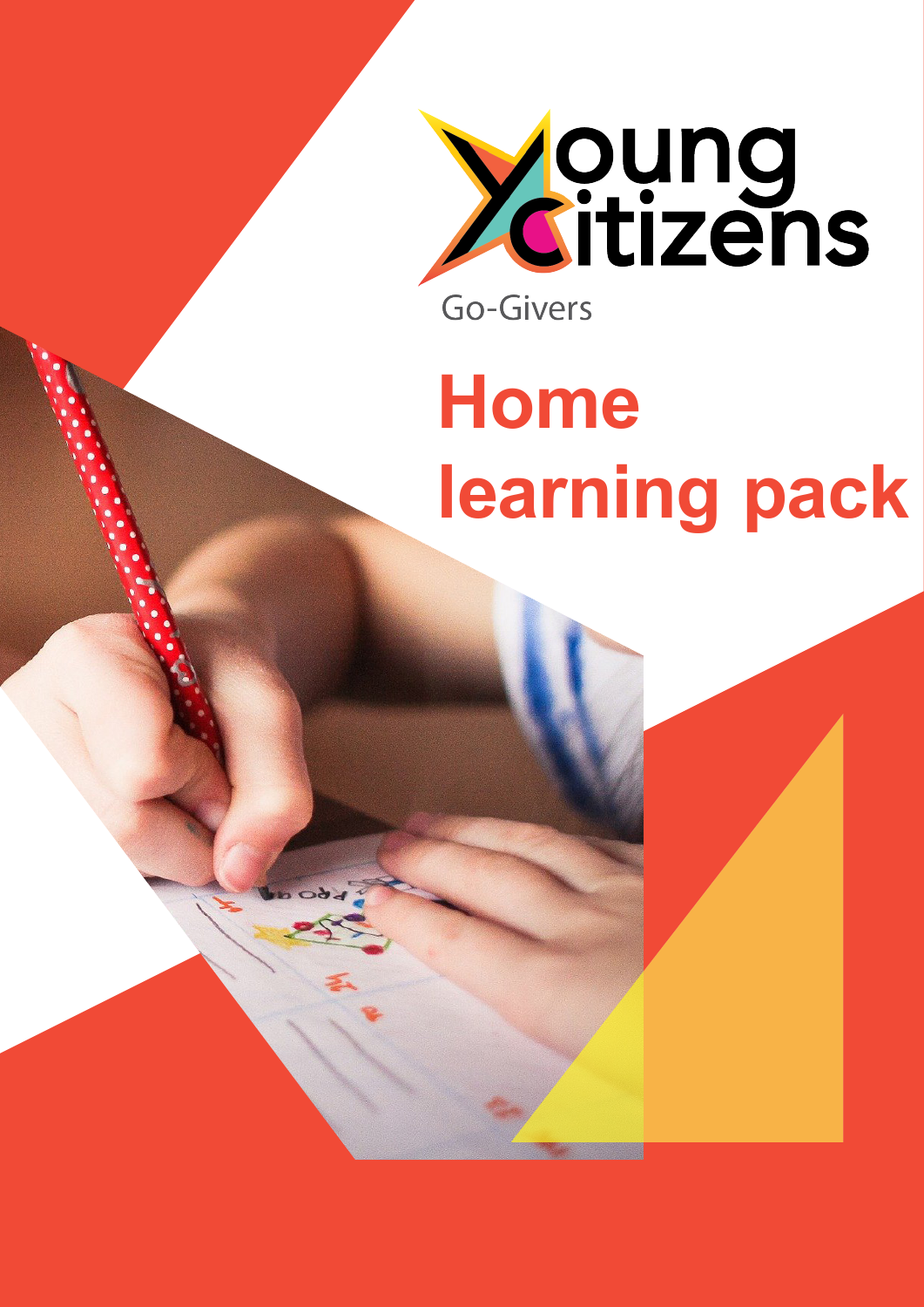

#### **Age Range:** KS1 and KS2

#### **Introduction:**

This home-learning pack has been designed to support SMSC, Citizenship and PSHE learning within a home environment. All the activities described have been taken from Go-Givers resources and adapted to be delivered by parents and carers at home. Go-Givers resources are all aimed at developing caring and compassionate Young Citizens. All the worksheets and resources for the home learning pack can be accessed using the following link:

 [https://drive.google.com/open?id=1PF\\_bhLbOj\\_JzRmz1lehc\\_Ck](https://drive.google.com/open?id=1PF_bhLbOj_JzRmz1lehc_Ck6nDwMCKA7)6nDwMCKA7

The pack will continue to be added to on a regular basis so please do keep visiting the Go-Givers website to ensure you have the most up-to-date version.

| Theme: Celebrating diversity and what makes us unique                                                                                                                                                                                     |                                 |                                 |  |  |
|-------------------------------------------------------------------------------------------------------------------------------------------------------------------------------------------------------------------------------------------|---------------------------------|---------------------------------|--|--|
| <b>Activity description</b>                                                                                                                                                                                                               | <b>Age range</b>                | <b>Resources</b>                |  |  |
| <b>My identity</b>                                                                                                                                                                                                                        | KS <sub>2</sub>                 | My identity worksheet           |  |  |
| In this activity pupils will consider what aspects are central<br>to their sense of identity and then use these to create a<br>coat of arms that reflects their sense of identity.                                                        |                                 |                                 |  |  |
| Getting to know you                                                                                                                                                                                                                       | Upper KS1 or<br>KS <sub>2</sub> | Getting to know you<br>workbook |  |  |
| In this activity pupils complete a short booklet all about<br>themselves and then encourage others to do the same<br>so they can learn some new, interesting facts about each<br>other.                                                   |                                 |                                 |  |  |
| <b>Scribble art</b>                                                                                                                                                                                                                       | KS1 or 2                        | Scribble art worksheet          |  |  |
| This activity is designed to show pupils that they do not all<br>view the world in the same way. Pupils challenge different<br>people in their household to use their imagination and turn<br>a set of 'scribbles' into different images. |                                 |                                 |  |  |
| Poem for the perfect person                                                                                                                                                                                                               | KS <sub>2</sub>                 | The perfect person              |  |  |
| In this activity pupils compose a poem that details the qual-<br>ities and behaviours that they believe the perfect person<br>should possess. A writing template is provided.                                                             |                                 | worksheet                       |  |  |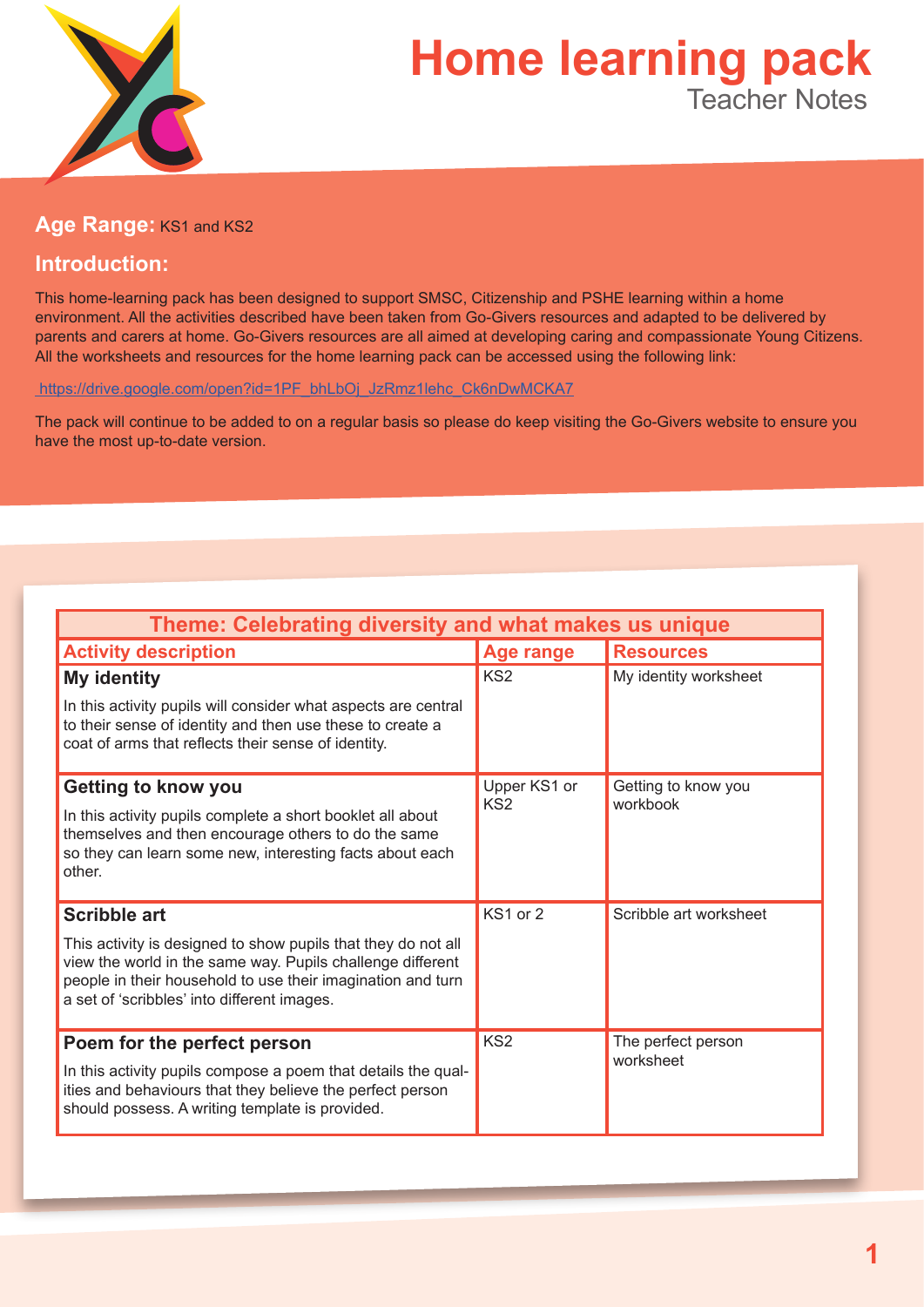

| Theme: Celebrating diversity and what makes us unique                                                                                                                                                                                         |                  |                                        |  |  |
|-----------------------------------------------------------------------------------------------------------------------------------------------------------------------------------------------------------------------------------------------|------------------|----------------------------------------|--|--|
| <b>Activity description</b>                                                                                                                                                                                                                   | <b>Age range</b> | <b>Resources</b>                       |  |  |
| <b>Creature creations:</b><br>During this activity pupils play a game of 'Creature<br>Creations', more commonly known as 'Consequences' and<br>use this as the basis for a discussion with a family member<br>about what makes us all unique. | KS1 or 2         | <b>Creature Creations</b><br>worksheet |  |  |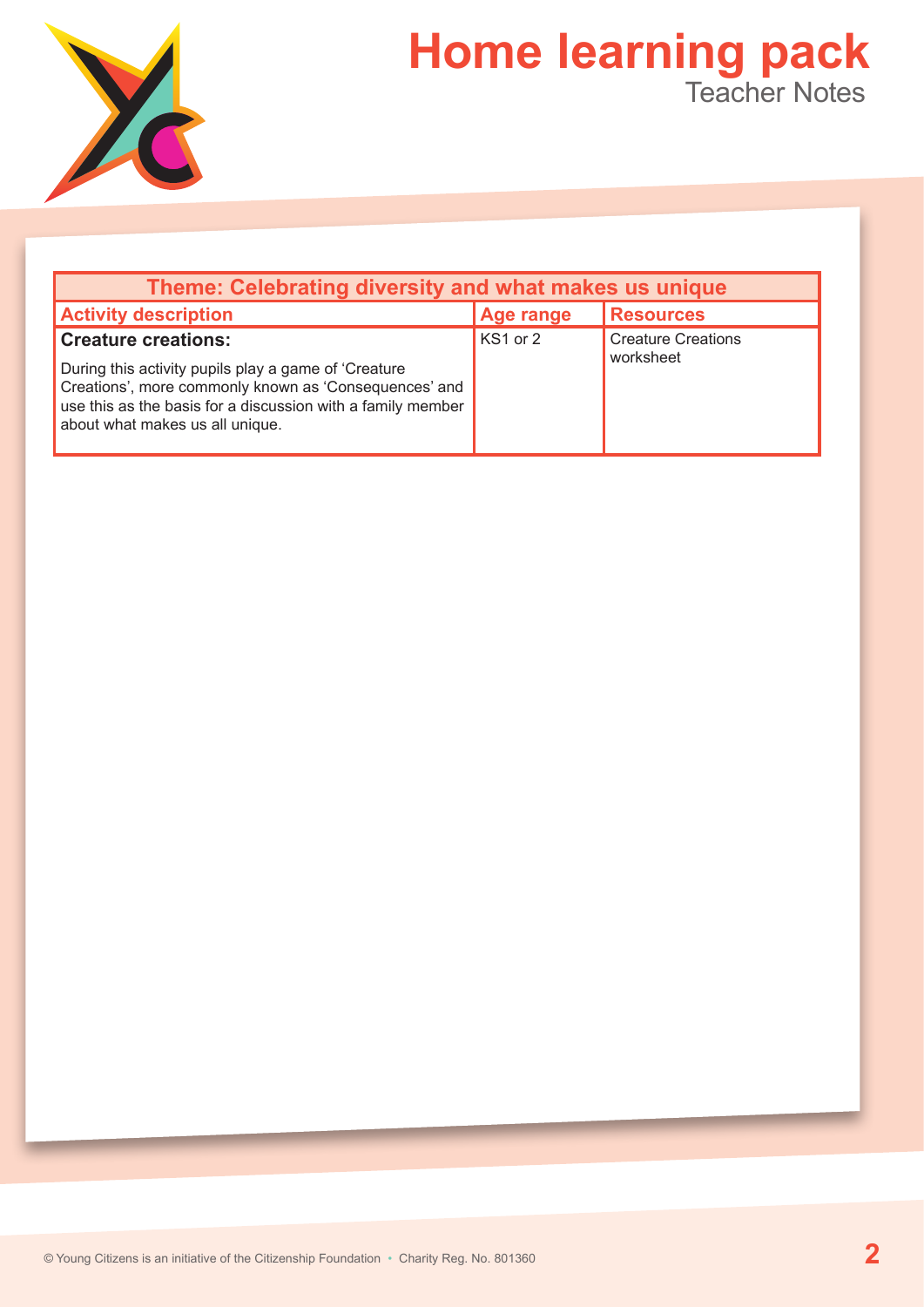

| <b>Theme: Strong societies - helping others</b>                                                                                                                                                                                                                                                                                                |                  |                                                    |  |  |
|------------------------------------------------------------------------------------------------------------------------------------------------------------------------------------------------------------------------------------------------------------------------------------------------------------------------------------------------|------------------|----------------------------------------------------|--|--|
| <b>Activity description</b>                                                                                                                                                                                                                                                                                                                    | <b>Age range</b> | <b>Resources</b>                                   |  |  |
| People who are special to me<br>During this activity pupils reflect on the special people in<br>their lives and what makes them so special. They go on to<br>create 'awards' for those people.                                                                                                                                                 | KS1 or 2         | People who are special to<br>me worksheet          |  |  |
| What is society?<br>During this series of activities pupils reflect on what we<br>mean by society by completing a comprehension exercise<br>about bees. Next they complete a piece of research on<br>another species (of their choosing) who live as a society<br>before finally considering what roles they would like to play<br>in society. | Upper KS2        | Strong societies worksheet<br>pack                 |  |  |
| <b>Respect badges</b><br>During this activity pupils consider how we can be<br>respectful through the language we use and the actions we<br>take. They then create a series of badges to promote<br>respectful behaviour.                                                                                                                      | KS1 or 2         | Respect badges worksheet                           |  |  |
| Ground rules for a helpful home<br>This activity explores the idea of setting ground-rules to<br>help in a home learning environment. The activity uses a<br>story as the primary stimulus and then provides tips for<br>creating a set of rules together in a collaborative manner.                                                           | KS1 or 2         | Ground rules for a helpful<br>house worksheet pack |  |  |